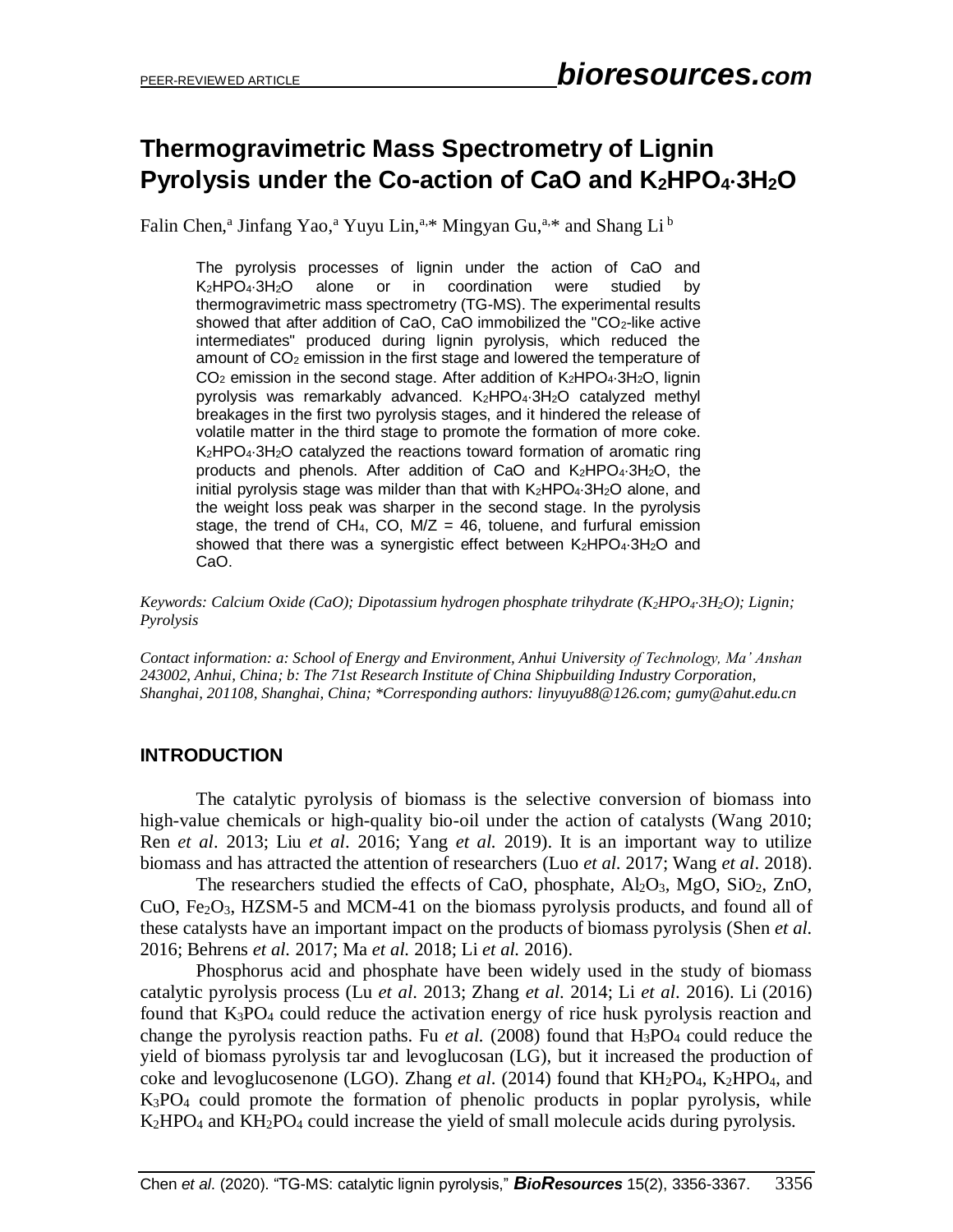CaO is also widely used as a catalyst in biomass catalytic pyrolysis (Wang *et al*. 2010; Lin 2011; Yuan *et al.* 2013). In a small fluidized bed experiment of biomass pyrolysis oil, it was found that the relative content of high oxygen content substances, such as levoglucosan, formic acid, and acetic acid, decreased significantly after adding CaO (Lin *et al*. 2010). Yu *et al*. (2014) found that the addition of CaO in the pyrolysis of pine sawdust had a great influence on the reaction process. Veses *et al*. (2014) studied the co-pyrolysis behavior of pine with CaO in a spiral reactor. It was found that the liquid product yield did not change much, but the organic phase yield increased, the oxygen content decreased, and the calorific value increased from 22.4 to 30.2 MJ/kg. Acids, furans, guaiacol, ethyl methoxyphenol, and other phenols with high oxygen content decreased, while phenols with low oxygen content, low molecular weight chain carbonyl components (aldehydes or ketones), and cycloketones increased.

From the above discussion,  $K_2HPO_4$  can increase the yield of phenolic products while increasing the yield of acids. CaO can significantly reduce the yield of acids. Therefore, it was assumed that the interaction of  $K_2HPO_4$  and CaO would produce some beneficial synergistic effects on biomass pyrolysis (Lin *et al.* 2019). A thermogravimetric-mass spectrometry (TG-MS) study was conducted relative to the cellulose pyrolysis with the mixture of CaO and  $K_2HPO_4 \cdot 3H_2O$ . The results showed that after the mixture of CaO and K2HPO4∙3H2O was added, the amounts of some species generated, such as  $H_2$ , CH<sub>4</sub>, CO, phenol, increased compared with those generated in the pyrolysis with single catalyst. Therefore, CaO and K2HPO4∙3H2O exhibited a strong synergistic effect in the pyrolysis process. Zhao and Lin *et al.* (2018) also found after the mixture of K3PO4∙3H2O and CaO was added, the emission of HNCO, CH3CN during camphor pyrolysis decreased compared with those generated in the pyrolysis with single catalyst. However, the combinative effects of CaO and  $K_2HPO_4 \cdot 3H_2O$  on biomass or its three major components need to be further explored. In this paper, TG-MS was used to investigate the formation behavior of small molecules in the pyrolysis of lignin, one of the major components of biomass, under the co-action of CaO and  $K_2HPO_4$ . The results could provide a further clarification for the biomass pyrolysis of biomass under the combinative effect of CaO and  $K_2HPO_4$ .

#### **EXPERIMENTAL**

#### **Materials**

The CaO,  $K_2HPO_4 \cdot 3H_2O$ , and lignin samples from Sinopharm Chemical Reagent Co., Ltd. (Shanghai, China) were used in the experiment. Before the experiment, lignin samples were dried to constant weight at 80  $^{\circ}$ C in a N<sub>2</sub> atmosphere. Sample configurations are shown in Table 1, labeled as Samples 1, 2, 3, and 4. The quality of lignin in each group was guaranteed to be the same during the experiment.

| <b>Sample Number</b> | <b>Sample Composition</b>             | <b>Mass Ratio</b> |
|----------------------|---------------------------------------|-------------------|
|                      | Lianin                                | 1:0               |
|                      | Lignin $+$ CaO                        | $1 - 1$           |
|                      | Lignin + $K_2HPO_4 \cdot 3H_2O$       | $1 - 1$           |
|                      | Lignin + CaO + $K_2HPO_4 \cdot 3H_2O$ | 2.1.1             |

**Table 1.** Laboratory Samples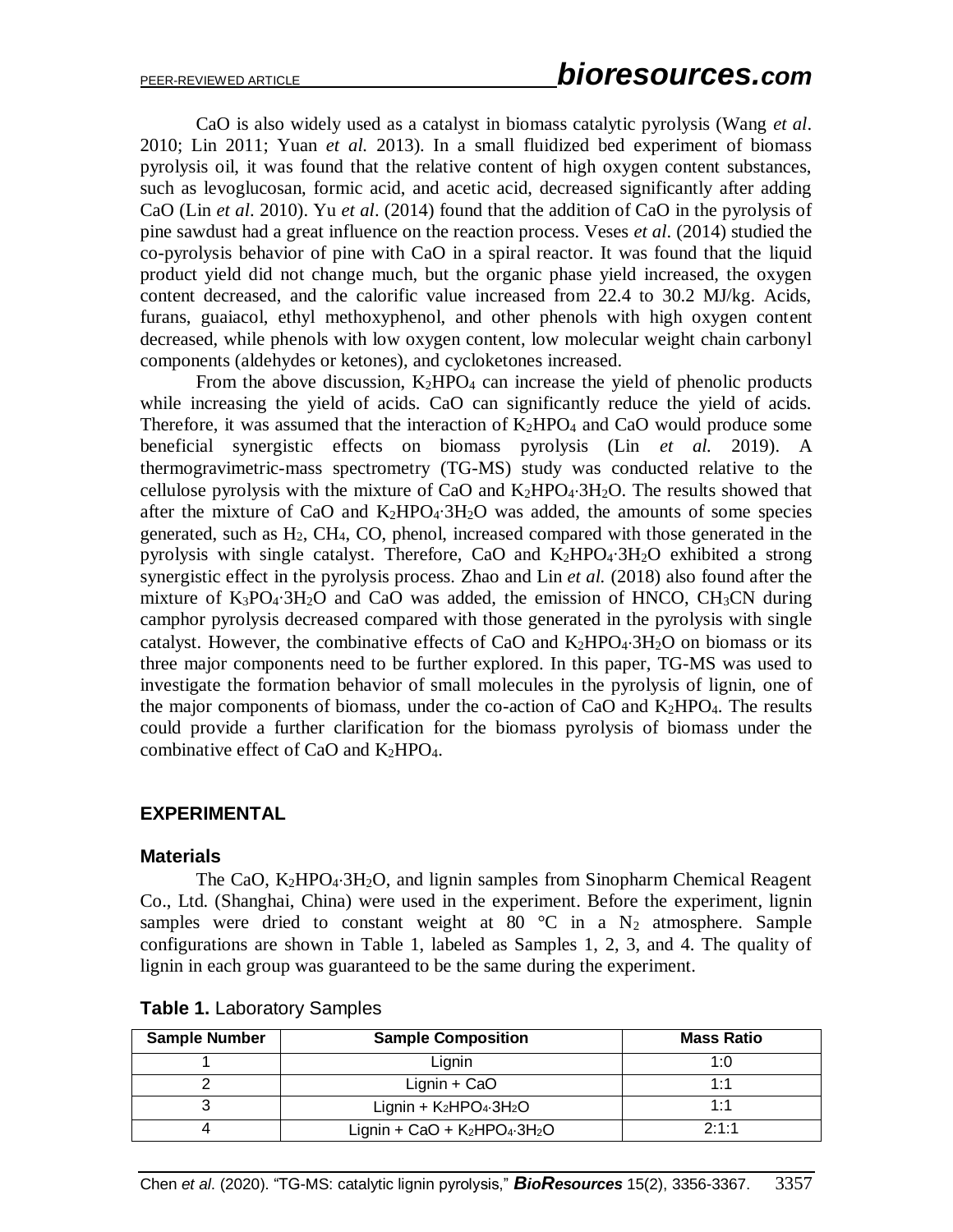### **Methods**

The TG-MS system was composed of a Netzsch STA 449C thermogravimetric (TG) analyzer (STA 449C; Thermogravimetric analyzer, Bavaria, Germany) and a Netzsch QMS 403 mass spectrometer (QMS 403; Mass spectrometer, Bavaria, Germany). The connecting pipes between TG and MS were heated by gradient heating, *i.e.*, along the exit of the TG furnace to the entrance of the MS instrument at 220 °C, 240 °C, and 260 °C to prevent the condensation of gas products. The experimental samples were placed in the aluminium oxide crucible of the thermogravimetric analyzer. After the mass spectrometer signal was stabilized, the temperature programme started, and the mass spectrometer began to record on-line. The argon flow rate was 50 mL/min, the heating rate was 20 °C/min, and the temperature range was 50 to 900 °C.

# **RESULTS AND DISCUSSION**

# **Analysis of TG/DTG Curve of Pyrolysis**

Figure 1 shows the TG and DTG curves for different samples. It can be seen that the pyrolysis of lignin occurred over a wide temperature range, which can be divided into three stages. The first stage was from 50 to 203  $^{\circ}$ C, and the peak temperature of DTG was 119 °C. Free water and bound water in lignin volatilized, lignin underwent vitrification and began to depolymerize, and some waxy components softened. The second stage was from 203 to 592.6 °C, with the peak temperature at 328.4 °C. This stage was the main weight loss stage. Most of the weight loss occurred in this region. The functional groups such as C-C, C=C, C-O-C, C=O, -OH, methoxy  $(-OCH<sub>3</sub>)$ , and so on, which connected the structural units of phenylpropane, broke up and produced condensable volatile components such as alcohols, aldehydes, ketones, and acids. Gases, such as  $H_2$ , CH<sub>4</sub>, CO, and CO<sub>2</sub>, were also generated. In the third stage, from 592.6 to 900 °C, the DTG curves showed two peaks at 701.9 °C and 761.5 °C, corresponding to the carbonization stage. The C=O bonds, C-C bonds, and C-H bonds further broke, condensed, and reorganized. Benzene rings underwent different degrees of chainbreaking or aromatization, and more stable amorphous carbon formed, accompanied by a small amount of small molecular gas emissions.

In the second stage of pyrolysis, there were two peaks at 119  $\degree$ C and 430  $\degree$ C in DTG curves after adding CaO, and the second peak temperature range was 400 to 460  $^{\circ}$ C, which was due to the dehydration and decomposition of Ca(OH)<sub>2</sub> formed during the preparation of CaO samples or the initial stage of pyrolysis. In addition, the temperature range of the third stage changed from 563 to 810 °C, with two peaks of 647 °C and 701.6 °C in the DTG curve. The reason for the advancement of this interval was that CaO reacted with carboxylic acid precursors and other " $CO<sub>2</sub>$ -like active intermediates" generated during lignin pyrolysis to form calcium carboxylate or organic calcium salts, and then decomposed to form amorphous CaCO<sub>3</sub>, which further decomposed at 563 °C. After the addition of  $K_2HPO_4 \cdot 3H_2O$ , there was no obvious weight loss peak in the third stage of pyrolysis. The  $K_2HPO_4 \cdot 3H_2O$  promoted the formation of more coke in the third stage. After adding CaO with  $K_2HPO_4 \cdot 3H_2O$ , the weight loss peak in the second stage of pyrolysis was sharper during 400 to 460 °C, which was caused by the reaction of  $K<sub>2</sub>HPO<sub>4</sub>·3H<sub>2</sub>O$  with CaO to produce more Ca(OH)<sub>2</sub>. In addition, there were two apparent peaks at 663 °C and 728 °C in the DTG curve, and the peak temperature and weight loss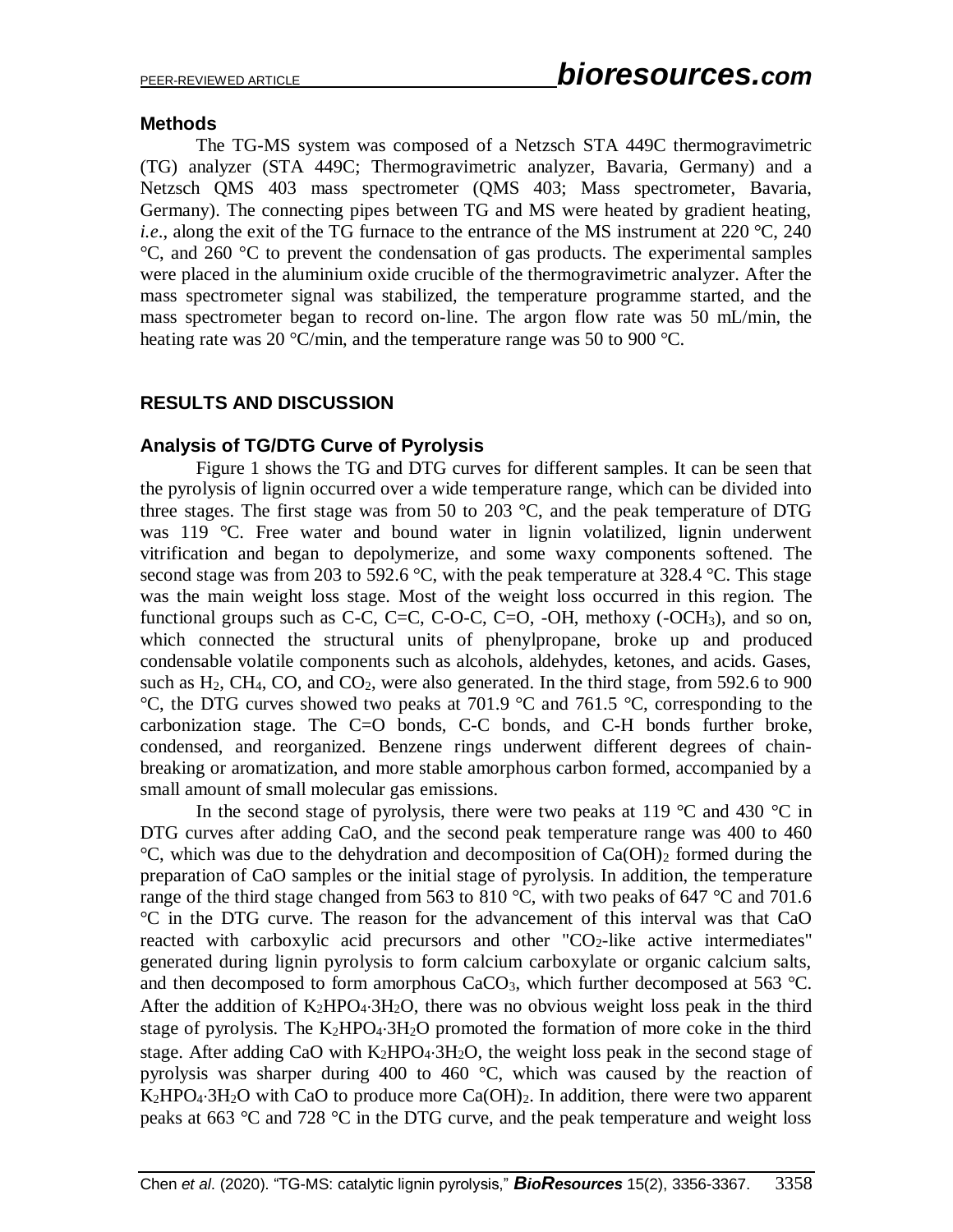rate were lower than that of adding CaO alone. This is because  $K_2HPO_4·3H_2O$  could delay the third stage of volatile matter emission and promote the formation of more coke.



**Fig. 1.** The pyrolysis (a) TG and (b) DTG curves of samples

### **Mass Spectrometric Analysis of Exfoliated Gases in Pyrolysis Process**

Figure 2 shows the ionic flow intensity curves of H2, CH4, and other gases during sample pyrolysis.

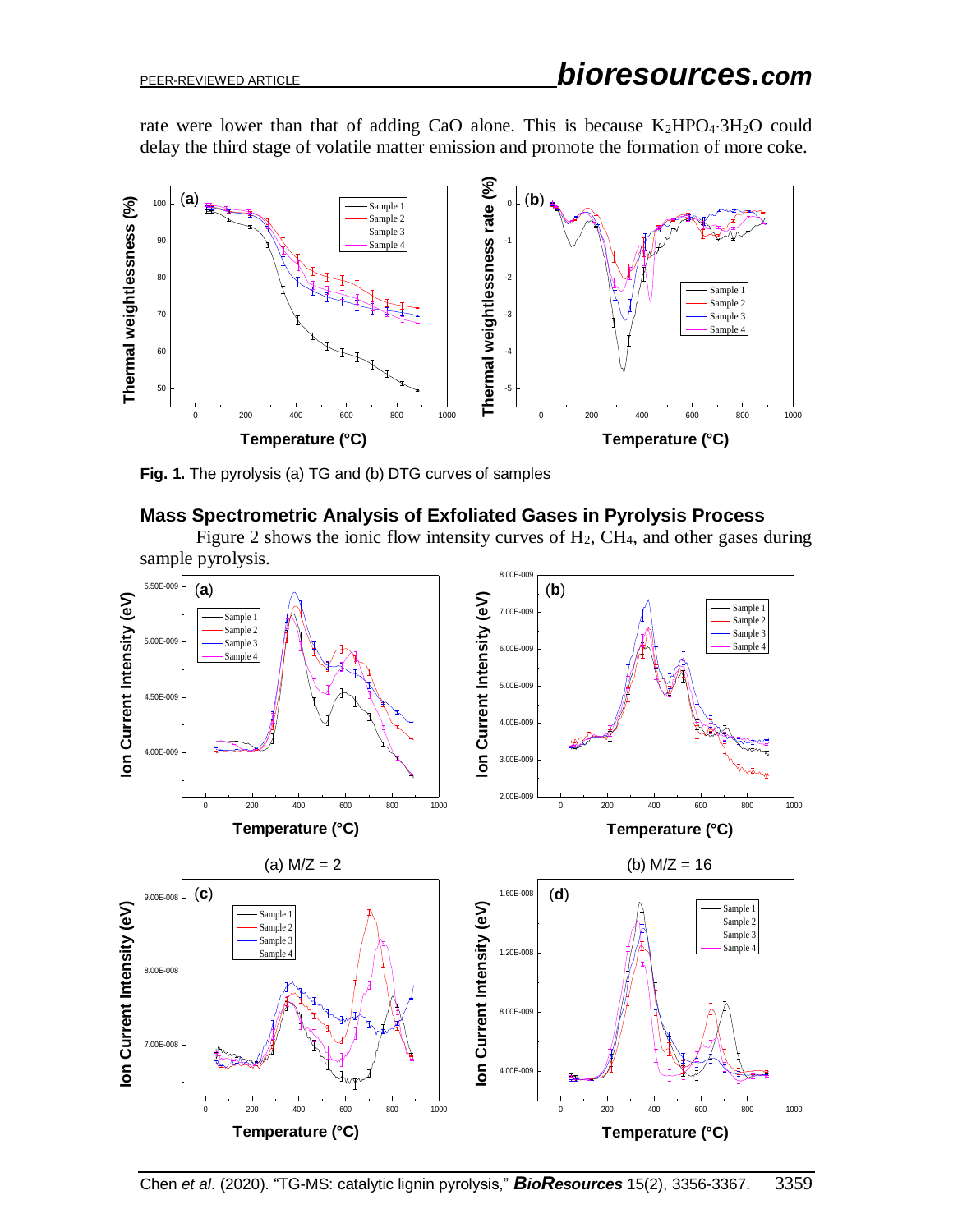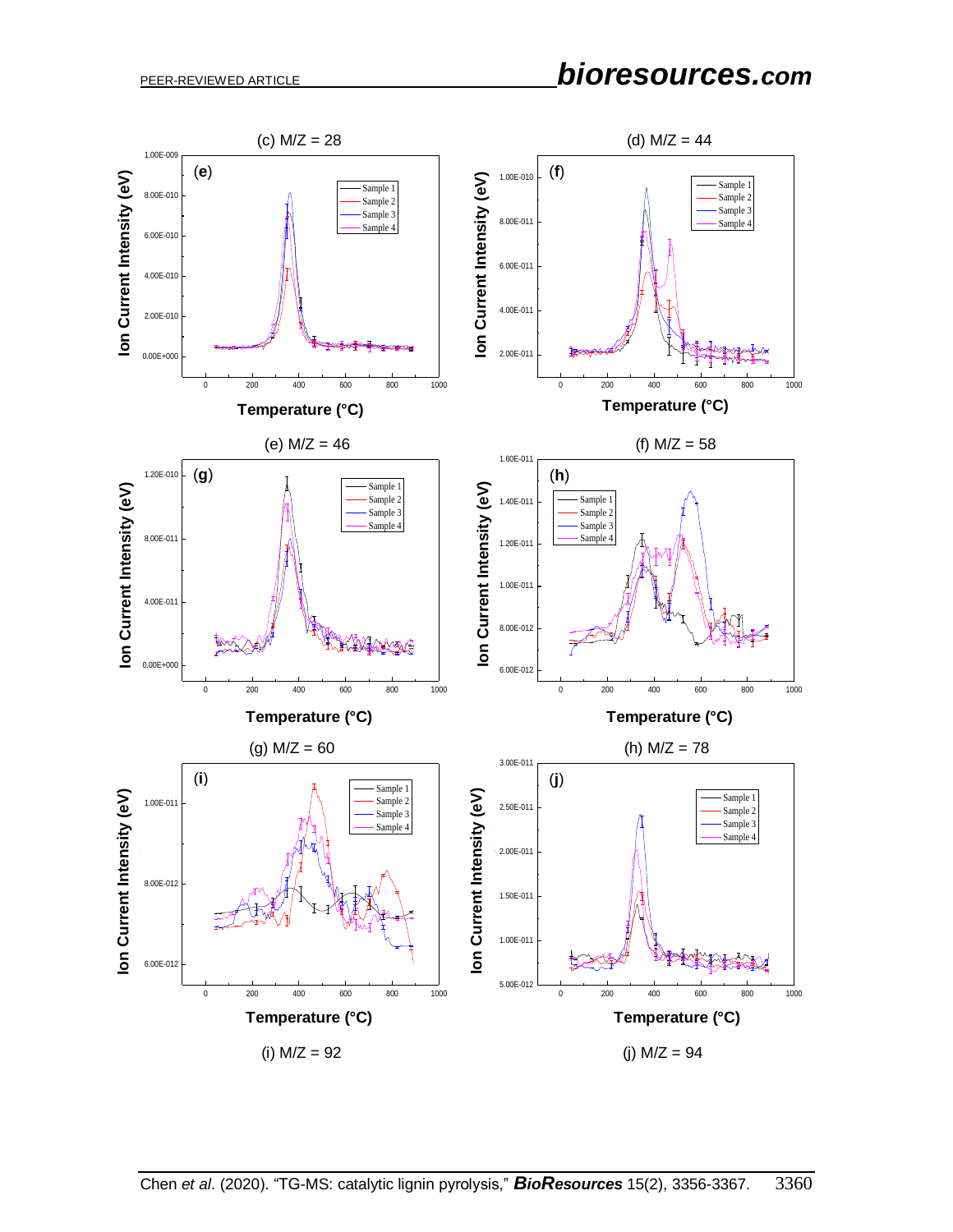

**Fig. 2.** Mass spectrometric ion flow intensity curves of H<sub>2</sub>, CH<sub>4</sub>, and other gases during pyrolysis of samples

The ion current intensity can qualitatively explain the change of gas component concentration, and *M*/*Z* represents the nuclear-mass ratio.

Figure 2(a) exhibits the emission curve of  $M/Z = 2$  (H<sub>2</sub>). There were two emission temperature ranges: 229 to 518 °C and 518 to 900 °C for the lignin alone, with the peak temperatures at 372.7 °C and 602.4 °C, respectively. After CaO was added, the initial emission temperature slightly shifted to 217  $\degree$ C, the peak temperature was 392.2  $\degree$ C, and the amount of  $H_2$  emission increased. After adding  $K_2HPO_4 \cdot 3H_2O$ , the initial temperature of H<sub>2</sub> emission changed to 203 °C, the peak temperature changed to 392.2 °C, and the amount of  $H_2$  emission increased. The results showed that both CaO and  $K_2HPO_4 \cdot 3H_2O$ can promote hydrogen evolution during pyrolysis. When  $K_2HPO_4 \cdot 3H_2O$  and CaO were added together, the amount of  $H_2$  precipitated at 203 to 515 °C was similar to that of lignin pyrolysis without any catalysts, and was lower than that of lignin pyrolysis with any single catalyst. The amount of  $H_2$  precipitated at 515 to 900 °C was larger than that of lignin pyrolysis alone. The variation trends in the whole range indicated that the role of K2HPO43H2O and CaO was not additive, but synergistic.

Figure 2(b) shows the emission curve of  $M/Z = 16$  (CH<sub>4</sub>). The emission temperature ranged from 203 to 465 °C, 465 to 637 °C, and 637 to 796.5 °C for pure lignin, with the peak temperatures at 377.5 °C, 528.5 °C, and 711.9 °C, respectively. The breakage of the methoxyl group with side chain of phenylpropane contributed greatly to the first stage of emission. Secondary fracture or pyrolysis of volatile matter contributed greatly to the second stage of emission, and the peak value of the third stage appeared due to the reformation of carbon skeleton structure at high temperature. After adding CaO, the emission temperature ranges for CH<sub>4</sub> were 203 to 465 °C, 465 to 617.3 °C, and 617.3 to 796.5 °C, and the peak temperatures were 382.5 °C, 528.6 °C, and 637.1 °C, respectively. The increase of CH<sup>4</sup> indicated that CaO promoted the demethylation reaction in pyrolysis process. The reason for the advance of the initial emission temperature in the third stage was also because of the decomposition of calcium carboxylate salts. At the same time, there was an unobvious peak in the range of 422 to 461 °C for the CH<sub>4</sub> curve, with a peak temperature of 432 °C. This was because the decomposition of  $Ca(OH)_2$  caused a h-containing atmosphere, which contributed to the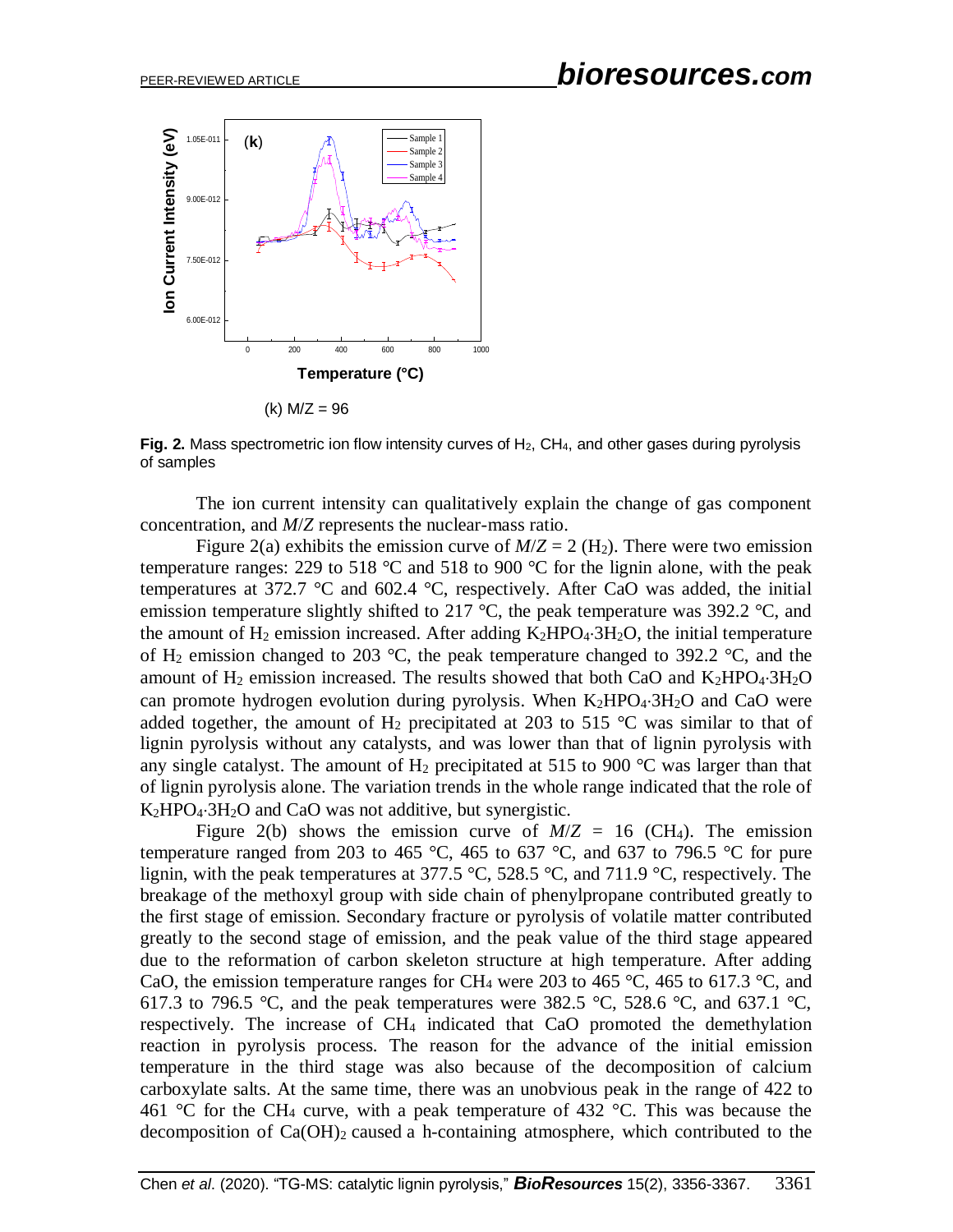formation of CH<sub>4</sub>. With the addition of  $K_2HPO_4 \cdot 3H_2O$ , there were two emission temperature ranges: 183.2 to 460 °C and 460 to 700 °C, with peak temperatures of 377.5 °C and 528.5 °C, respectively. The third emission stage disappeared, and the emission amount of CH<sub>4</sub> increased in the first two stages. This indicated that  $K_2HPO_4 \cdot 3H_2O$  could catalyze methyl fracture in the first two stages of lignin pyrolysis, and it could hinder the emission of volatile products and simultaneously promote the formation of char in the third stage. When the mixture of CaO and  $K_2HPO_4 \cdot 3H_2O$  was added, the CH<sub>4</sub> emission curve was similar to the first two intervals when CaO was added alone.

Figure 2(c) shows the emission curve of  $M/Z = 28$  (CO). There were two emission temperature ranges: 203 to 617  $\degree$ C and 617 to 900  $\degree$ C, with the peak temperatures of 353.1  $\degree$ C and 801.5  $\degree$ C, respectively. The CO emission in the first temperature range mainly came from the fracture of ether or carbonyl between the main chains and side chains, and the emission in the second temperature range came from the fracture of diaryl ether bonds or the reforming of aromatic rings. In addition, the reaction between  $CO<sub>2</sub>$  and C might cause the generation of CO during the temperature rise from 617 to 900 °C. After the addition of CaO, the emission temperature ranges were 203 to 567.9 °C and 567.9 to 900 °C, and the emission amount increased. In the second stage, the initial emission temperature was advanced, which was also due to the decomposition of calcium carboxylate. With the addition of  $K_2HPO_4 \cdot 3H_2O$ , the CO precipitate temperature ranges were 203 to 608.6  $\degree$ C and 608.6 to 731.5  $\degree$ C. In the first stage, the amount of CO increased. The results showed that  $K_2HPO_4·3H_2O$  catalyzed the decarbonylation and C-O-C bond cleavage reactions in the first temperature range. In addition, CO precipitated after 731.5 °C.  $K_2HPO_4 \cdot 3H_2O$  remarkably changed the decomposition reaction path or activation energy of aromatic ring skeleton at high temperature, which promoted the CO emission at high temperature. When CaO and K<sub>2</sub>HPO<sub>4</sub> $\cdot$ 3H<sub>2</sub>O were mixed, the emission temperature ranges were 203 to 564 °C and 564 to 900 °C, with peak temperatures of 351 °C and 748 °C, respectively. The amount also increased remarkably in the second temperature range. The emission amount was remarkably higher than the arithmetic average of that with CaO and  $K_2HPO_4 \cdot 3H_2O$  added alone. The results showed that CaO and  $K_2HPO_4 \cdot 3H_2O$  had strong synergistic effects during the pyrolysis process.

Figure 2(d) provides the emission curve of  $M/Z = 44$  (CO<sub>2</sub>). There were two emission intervals at 175 to 568 °C and 568 to 801 °C, with the peak temperatures of 338.3 °C and 711.9 °C, respectively. The fracture decomposition of the alkyl ether bond and the carboxyl group on the side chain of phenylpropane contributed a lot to the first stage, and the secondary decomposition of the pyrolysis semi-coke product contributed a lot to the second stage. When CaO was added, the emission temperature ranges changed to 161.6 to 528.6 °C and 528.6 to 766.4 °C, with peak temperatures at 343.3 °C and 642  $^{\circ}$ C, respectively. In the first range, the amount of CO<sub>2</sub> decreased, and in the second range the initial emission temperature decreased. This was because CaO reacted with carboxylic acid in lignin to produce " $CO<sub>2</sub>$ -like active intermediates" in the first stage. At the same time, amorphous  $CaCO<sub>3</sub>$  was formed by decomposition of calcium carboxylate or organic calcium salt, and then it continued to decompose at a lower temperature. After adding K<sub>2</sub>HPO<sub>4</sub>.3H<sub>2</sub>O, the emission temperature ranges became 133.6 to 587.5 °C and 587.5 to 761.4 °C, and the peak temperatures were 348.1 °C and 651.9 °C, respectively. The initial emission temperature in the first range decreased, and the emission amount in the second stage decreased substantially. The results showed that  $K_2HPO_4·3H_2O$  reduced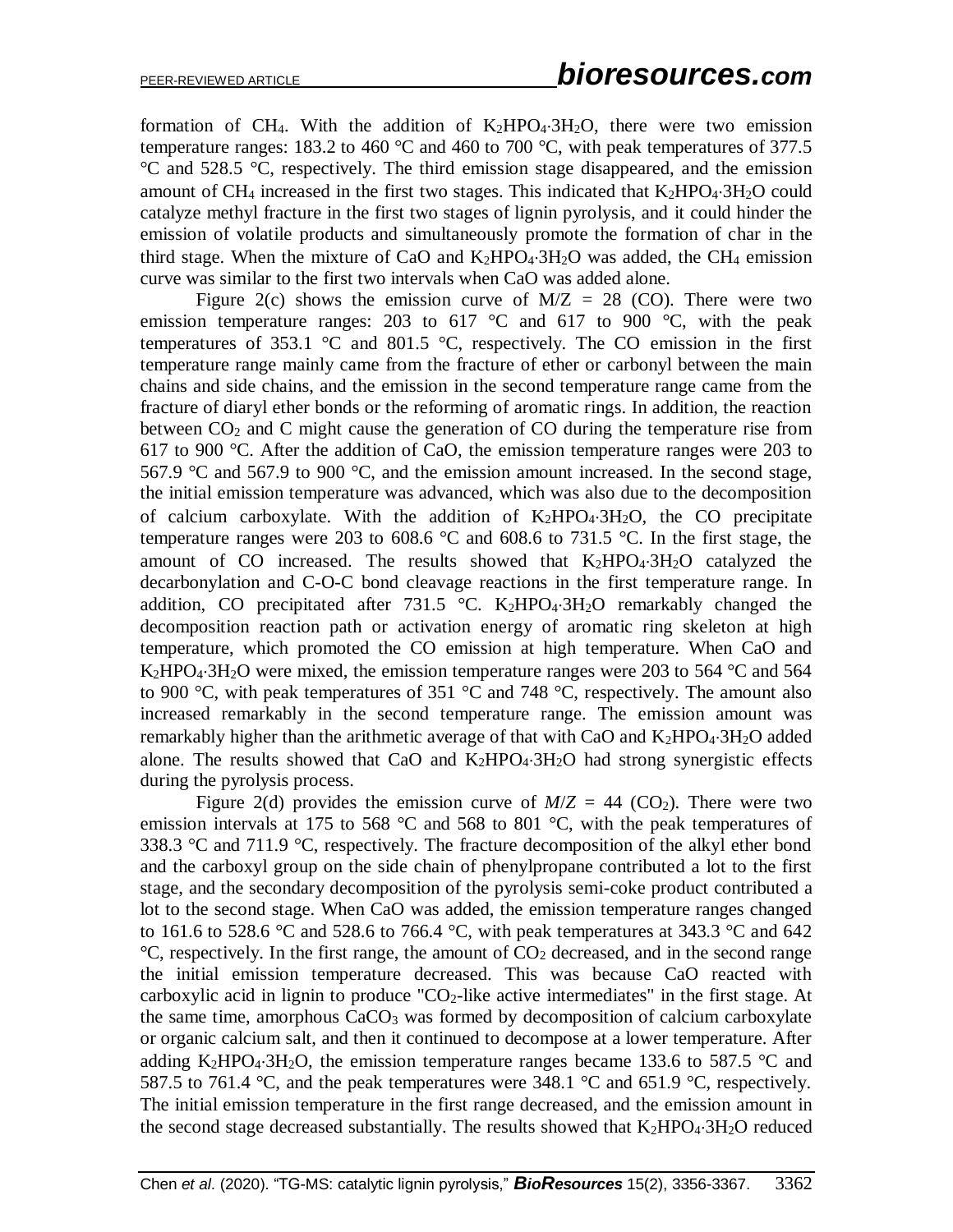the activation energy of initial decarboxylation reaction in the first range, and it hindered the volatile emission and reduced the  $CO<sub>2</sub>$  yield at high temperature range. After the mixture of CaO and  $K_2HPO_4 \cdot 3H_2O$  was added, two peaks appeared in the second stage at 326.1 and 668.3 °C, indicating that the mixed catalysis of CaO and  $K_2HPO_4 \cdot 3H_2O$  could remarkably change the reaction pathway in the high temperature stage, thus changing the  $CO<sub>2</sub>$  emission pathways.

Figure 2(e) shows the emission curve of  $M/Z = 46$  (CH<sub>3</sub>CH<sub>2</sub>OH, CH<sub>3</sub>-O-CH<sub>3</sub>, or HCOOH). The three possible products originated possibly from the decomposition of phenylethanol, benzoic acid, the hydrogenation, or the collisions of small oxygencontaining free radical fragments generated by the fracture of long straight side chains of lignin macromolecules. It was observed that  $M/Z = 46$  had a large emission range at 247.9 to 499.1 °C for the lignin pyrolysis alone, with the peak temperature at 353 °C. After adding CaO, there was no obvious change in the initial and peak temperatures of emission, but the emission amount decreased. This was due to the suppression of these reactions by CaO or the formation of calcium carboxylate salts. With the addition of  $K_2HPO_4 \cdot 3H_2O$ , the initial emission temperature decreased; however, the total amount of emission increased. This was because  $K_2HPO_4·3H_2O$  reduced the activation energy of oxygen-containing side chains and catalyzed the occurrence of such reactions. At the same time,  $K_2HPO_4 \cdot 3H_2O$  provided the required active hydrogen for the formation of the three products. When the mixture of CaO and  $K_2HPO_4 \cdot 3H_2O$  was added, the initial emission temperature of  $M/Z = 46$  decreased and the emission amount did not change much. The trend of emission showed that the effect of  $K_2HPO_4 \cdot 3H_2O$  and CaO was not additive but synergistic.

Figure 2(f) corresponds to  $M/Z = 58$  (acetone). Acetone mainly comes from the addition reaction of free radical fragments with C=O group and the alkyl radical fragments produced during lignin pyrolysis. It was seen that the emission temperature range of acetone was 253.8 to 523.6 °C, with the peak temperature at 362.9 °C. After adding CaO, the emission amount decreased. At the same time, a second emission temperature range appeared at 460 to 582 °C, with the peak temperature around 479.2 °C. This second range may have been caused by the h-containing environment from the decomposition of  $Ca(OH)_2$ , which is helpful for the generation of acetone. After the addition of  $K_2HPO_4 \cdot 3H_2O$ , the initial emission temperature decreased to approximately 203 °C with the increase of emission amount, which indicated that  $K_2HPO_4·3H_2O$ catalyzed the reaction that produced small molecule products in the main stage of lignin pyrolysis. When the mixture of CaO and  $K_2HPO_4·3H_2O$  was added, the emission amount in the first stage decreased slightly, while the acetone precipitated greatly at 427 to 599  $^{\circ}$ C, with a peak temperature of 476.1  $^{\circ}$ C. The amount was remarkably higher than that in the second peak formed by adding CaO alone. This was attributed to strong synergistic effects of CaO and  $K_2HPO_4 \cdot 3H_2O$  in the pyrolysis process.

Figure  $2(g)$  is for  $M/Z = 60$  (CH<sub>3</sub>COOH, HCOOCH<sub>3</sub>, or propanol). There was a single emission temperature range: 241.6 to 523.6 °C for  $M/Z = 60$  during lignin pyrolysis alone. After adding CaO, the initial emission temperature did not change much, but the emission amount decreased. The decrease was also because CaO immobilizes "CO<sub>2</sub>-like active intermediates". With the addition of  $K_2HPO_4·3H_2O$ , the initial temperature of thermal decomposition did not change much, and the amount of emission also decreased. When the mixture of CaO and  $K_2HPO_4 \cdot 3H_2O$  was added, the emission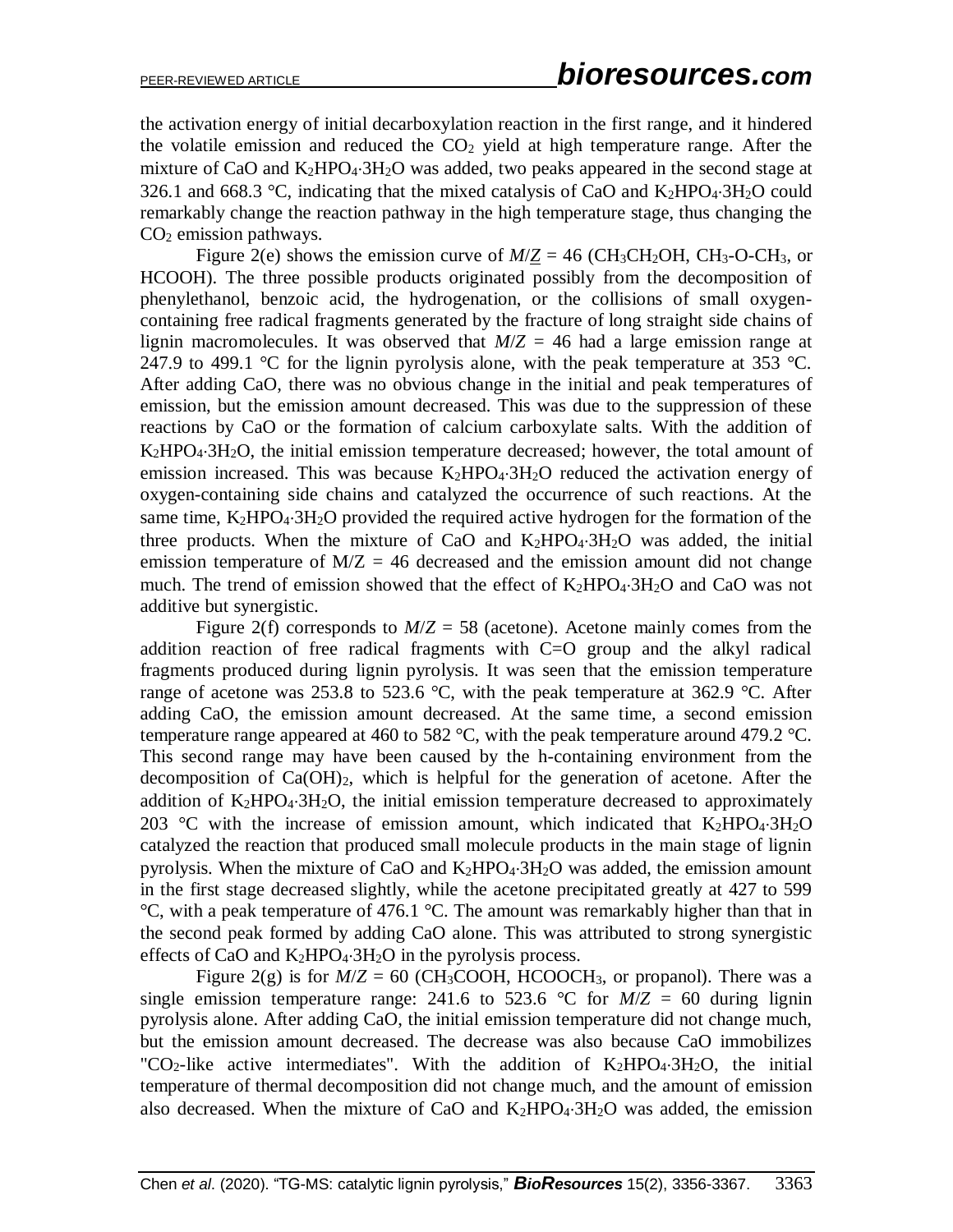amount decreased, but it was still larger than that with a single catalyst. This indicated that CaO and  $K_2HPO_4 \cdot 3H_2O$  have synergistic effects.

Figure 2(h) corresponds to  $M/Z = 78$  (benzene). There were two emission intervals for benzene: 203 to 427  $\degree$ C and 427 to 614  $\degree$ C for the lignin pyrolysis alone, with the peak temperatures at 341.3 °C and 500 °C, respectively. After CaO was added, the amount of emission increased dramatically in the second interval. The results indicated that CaO catalyzed the dehydration of phenol to form benzene. With the addition of K<sub>2</sub>HPO<sub>4</sub> $\cdot$ 3H<sub>2</sub>O, the emission temperature ranges were 239 to 447 °C, 447 to 753 °C, with the peak temperatures of 367 °C and 550 °C, respectively. The emission in the second stage increased greatly, indicating that  $K_2HPO_4 \cdot 3H_2O$  might catalyze the reaction to formation of aromatic ring products in the pyrolysis stage of lignin. When the mixture of CaO and  $K_2HPO_4 \cdot 3H_2O$  was added, the emission temperature ranged from 203 to 437 °C and 437 to 653 °C. In the second stage, the emission amount increased, but the amount was lower than the average of that with single catalyst. This also indicated that the two catalysts have synergistic effects.

Figure 2(i) is for  $M/Z = 92$  (toluene). No obvious toluene emission occurred during lignin pyrolysis alone. When CaO was added, toluene increased during the whole pyrolysis process. With the addition of  $K_2HPO_4 \cdot 3H_2O$ , toluene increased remarkably in the range of 316 to 673 °C with a peak temperature of 490 °C but the emission amount was still much lower than that of other products. This suggested that  $K_2HPO_4·3H_2O$ catalyzed the generation of aromatic hydrocarbons. When the mixture of CaO and  $K_2HPO_4 \cdot 3H_2O$  was added, the formation interval and quantity of toluene changed little compared with that with  $K_2HPO_4 \cdot 3H_2O$  alone.

Figure 2(j) pertains to  $M/Z = 94$  (phenol). Phenol precipitated in the range of 241.8 to 421.3  $\degree$ C for lignin pyrolysis alone, with the peak temperature of 328.4  $\degree$ C. When CaO was added, the initial and peak emission temperatures did not change much and the amount of emission increased slightly. With the addition of  $K_2HPO_4·3H_2O$ , the initial emission temperature decreased to approximately 203 °C, and the amount of phenol increased remarkably. This indicated that K2HPO43H2O strongly catalyzed the demethylation of methoxyphenol to form phenol during lignin pyrolysis. When the mixture of CaO and  $K_2HPO_4 \cdot 3H_2O$  was added, phenol increased in the temperature range of 252.4 to 432 °C.

Figure 2(k) is for  $M/Z = 96$  (furfural). No obvious furfural emission was observed during lignin pyrolysis alone. After CaO addition, furfural emission was also not observed. When  $K_2HPO_4 \cdot 3H_2O$  was added, two emission temperature ranges were observed at 210 to 480 °C and 553 to 777 °C, with peak temperatures of 358 °C and 678  $^{\circ}$ C, respectively. The results indicated that K<sub>2</sub>HPO<sub>4</sub>.3H<sub>2</sub>O catalyzed the formation of furfural during lignin pyrolysis. When the mixture of CaO and  $K_2HPO_4 \cdot 3H_2O$  was added, the amount of furfural emission was higher than the average of that with the two single catalysts. The results also indicated that CaO and  $K_2HPO_4 \cdot 3H_2O$  have synergistic effects.

#### **CONCLUSIONS**

1. When CaO was added, the emission of H2, CH4, CO, benzene, toluene, and phenol increased, while the emission of  $M/Z = 46$  (CH<sub>3</sub>CH<sub>2</sub>OH, CH<sub>3</sub>-O-CH<sub>3</sub>, or HCOOH) and acetone decreased. CaO immobilized the "CO<sub>2</sub>-like active intermediates"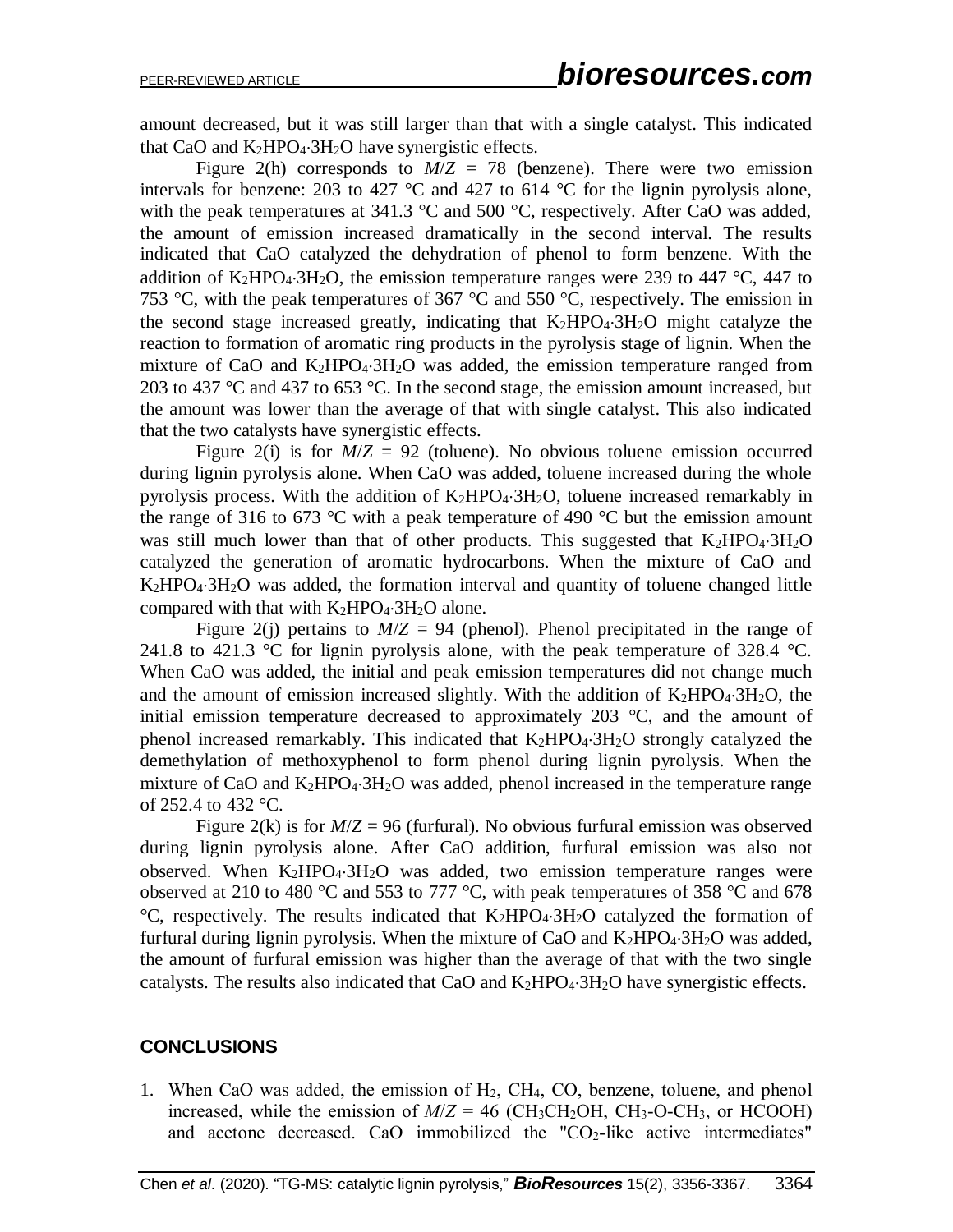produced during lignin pyrolysis, thus reducing the amount of  $CO<sub>2</sub>$  emission in the first stage and lowering the temperature of  $CO<sub>2</sub>$  emission in the second stage.

- 2. When  $K_2HPO_4 \cdot 3H_2O$  was added, the pyrolysis was remarkably advanced, and the amount of H<sub>2</sub>, CO, CH<sub>4</sub>,  $M/Z = 46$  (CH<sub>3</sub>CH<sub>2</sub>OH, CH<sub>3</sub>-O-CH<sub>3</sub>, or HCOOOH), acetone, and benzene emission increased, while the amount of  $M/Z = 60$  (CH<sub>3</sub>COOH, HCOOCH<sub>3</sub>, or propanol) and  $CO<sub>2</sub>$  decreased. K<sub>2</sub>HPO<sub>4</sub>.3H<sub>2</sub>O could catalyze the formation of aromatic ring products and catalyze the demethylation of methoxyphenols to form phenol during lignin pyrolysis.
- 3. After adding CaO and  $K_2HPO_4 \cdot 3H_2O$ , the initial stage of thermogravimetry was more moderate than that of lignin pyrolysis alone or with  $K_2HPO_4 \cdot 3H_2O$  addition singly. In the third stage, there were two unobvious peaks at 663 to 728 °C. The peak temperature and weight loss rate was lower than those when CaO was added alone. This is because  $K_2HPO_4 \cdot 3H_2O$  can delay the volatile emission in the third stage and promote the formation of more coke. In the pyrolysis stage, the emission trend of CH4, CO,  $M/Z = 46$ , toluene, etc. showed that there was a synergistic effect between K2HPO43H2O and CaO, which indicated that the components of bio-oil from biomass pyrolysis might be regulated by a combinative usage of the two catalysts.

# **ACKNOWLEDGMENTS**

This work was supported by the National Natural Science Foundation of China (51506128, 51776001) and the University Natural Science Research Project of Anhui Province (KJ2019A0081).

# **REFERENCES CITED**

- Behrens, M., Cross, J. S., Akasaka, H., and Ohtake, N. (2017). "A study of guaiacol, cellulose, and Hinoki wood pyrolysis with silica,  $ZrO_2\&TIO_2$  and  $ZSM-5$  catalysts," *Journal of Analytical and Applied Pyrolysis* 125, 178-184. DOI: 10.1016/j.jaap.2017.04.004
- Fu, Q. R., Argyropoulos, D. S., Tilotta, D. C., and Lucia, L. A. (2008). "Understanding the pyrolysis of CCA-treated wood: Part II. Effect of phosphoric acid," *Journal of Analytical and Applied Pyrolysis* 82(1), 140-144. DOI: 10.1016/j.jaap.2008.02.007
- Li, F. Y., Zhang, L., Li, X. L., Xie, Y., Wang, Y., and Wang, J. F. (2016). "Biomass copyrolysis with calcium dihydrogen phosphate improving carbon fixation of biochar," *Transactions of the Chinese Society of Agricultural Engineering* 32(12), 201-205. DOI: 10.11975/j.issn.1002-6819.2016.12.029
- Li, F. Y., Zhang, L., Li, X. L. Xie, Y., Wang, Y., and Wang, J. F. (2016). "Biomass copyrolysis with calcium dihydrogen phosphate improving carbon fixation of biochar," *Transactions of the Chinese Society of Agricultural Engineering* 32(12), 201-205. DOI: 10.11975/j.issn.1002-6819.2016.12.029
- Li, K. (2016). *Experimental Study on the Pyrolysis Characteristics of Lignocellulosic Biomass Impregnated with Ammonia Source and Potassium Salts*, Ph.D. Thesis, University of Science and Technology China, Hefei, Anhui, China.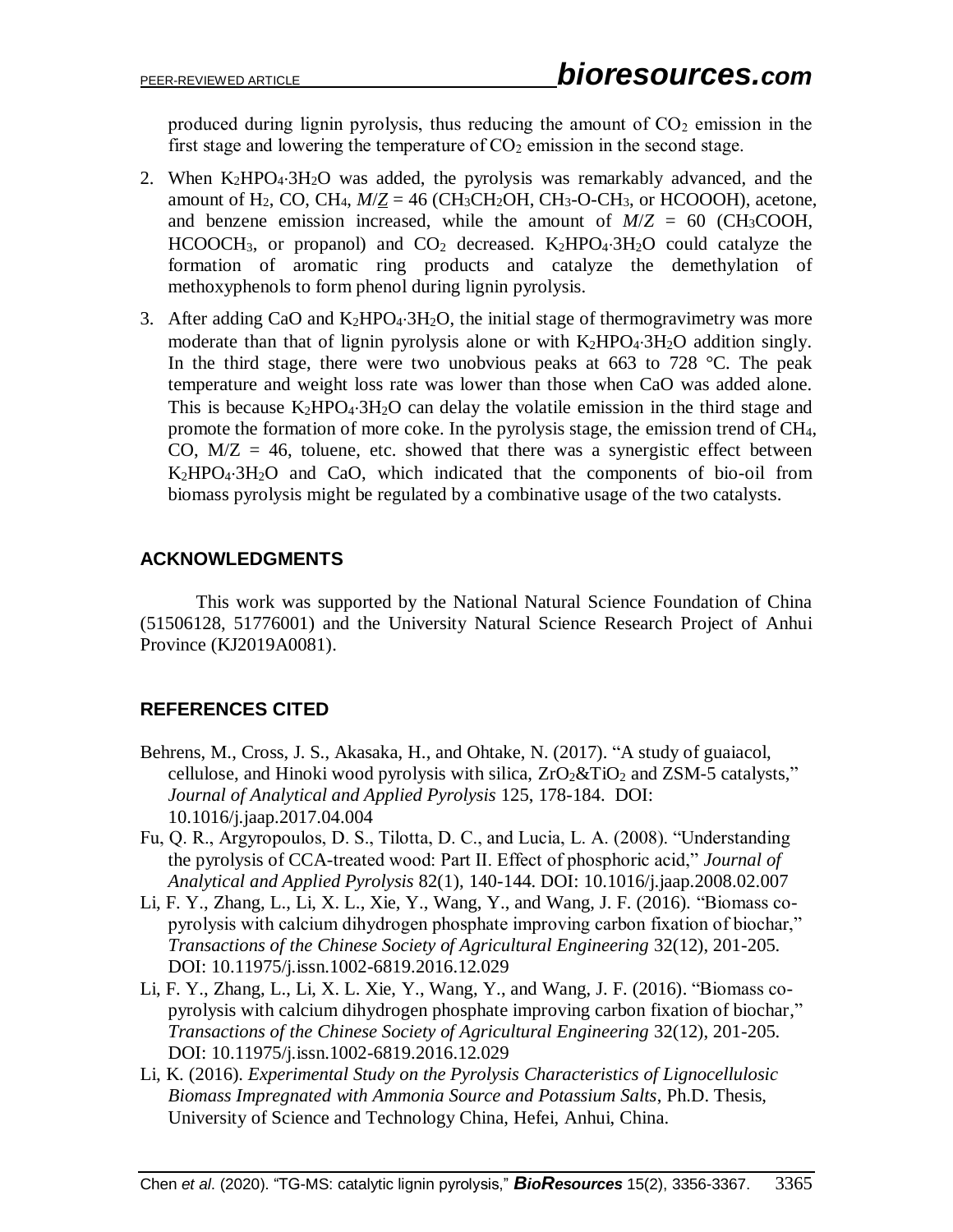- Liu, J. M., He, Y. F., Ma, X. X., Liu, G. Q., Yao, Y., Liu, H., Chen, H., Huang, Y., Chen, C., and Wang, W. (2016). "Catalytic pyrolysis of tar model compound with various bio-char catalysts to recycle char from biomass pyrolysis," *BioResources* 11(2), 3752- 3768. DOI: 10.15376/biores.11.2.3752-3768
- Lin, Y. Y. (2011). *Experimental Investigation on Biomass Fast Pyrolysis in the Presence of CaO for in-situ Deoxygenation of Bio-oil*, Ph.D. Thesis, Shanghai Jiao Tong University, Shanghai, China.
- Lin, Y. Y., Zhang, C., Zhang, M. C., and Zhang, J. (2010). "Deoxygenation of bio-oil during pyrolysis of biomass in the presence of CaO in a fluidized-bed reactor," *Energy & Fuels* 24(10), 5686-5695. DOI: 10.1021/ef1009605
- Lin, Y. Y., Zhu, L. T., Wang, H. J., Gu, M. Y., Wang, J. L., and Chu, H. Q. (2019). "Thermogravimetric and mass spectrometry analyses of cellulose pyrolysis under the synergistic effect of CaO and K2HPO43H2O," *Energy Sources, Part A: Recovery, Utilization, and Environmental Effects* 42(1), 10-16. DOI: 10.1080/15567036.2019.1587049
- Lu, Q., Zhang, Z. B., Yang, X. C., Dong, C. Q., and Zhu, X. F. (2013). "Catalytic fast pyrolysis of biomass impregnated with  $K_3PO_4$  to produce phenolic compounds: Analytical Py-GC/MS study," *Journal of Analytical and Applied Pyrolysis* 104(11), 139-145. DOI: 10.1016/j.jaap.2013.08.011
- Luo, J., Shao, J. A., Yang, H. P., Chen, Y. Q., Yang, M. F., and Chen, H. P. (2017). "Research progresses on production of light olefins from catalytic pyrolysis of biomass," *Chemical Industry and Engineering Progress* 36(5), 1555-1564. DOI: 10.16085/j.issn.1000-6613.2017.05.001
- Ma, H., and Wu, S. B. (2018) "Research Progresses on Catalytic Pyrolysis of Lignin," *China Pulp & Paper* 37(9), 59-63. DOI: CNKI:SUN:ZGZZ.0.2018-09-017
- Ren, X. Y., Gou, J. S., Wang, W. L., Li, Q., Chang, J. M., and Li, B. (2013). "Optimization of bark fast pyrolysis for the production of phenol-rich bio-oil," *BioResources* 8(4), 6481-6492. DOI: 10.15376/biores.8.4.6481-6492
- Shen, H. H., Jin, J., Lin, Y. Y., Guo, M. S., Hou, F. X., and Li, S. (2016). "Influence of CaO on soybean protein pyrolysis characteristics and NH<sup>3</sup> and other nitrogenouscom pounds release," *Chemical Industry and Engineering Progress* 35(7), 2263-2267. DOI: 10.16085/j.issn.1000-6613.2016.07.045
- Veses, A., Aznar, M., Martínez, I., Martínez, J. D., López, J. M., Navarro, M. V., Callén, M. S., Murillo, R., and García, T. (2014). "Catalytic pyrolysis of wood biomass in an auger reactor using calcium-based catalysts," *Bioresource Technology* 162, 250-258. DOI: 10.1016/j.biortech.2014.03.146
- Wang, D. H. (2010). *Investigation on the Mechanism of Deoxygenation of Catalytic Pyrolysis of Biomass,* Ph.D. Thesis, Southeast University, Jangsu, China.
- Wang, D. H., Xiao, R., Zhang, H. Y., and He, G. Y. (2010). "Comparison of catalytic pyrolysis of biomass with MCM-41 and CaO catalysts by using TGA–FTIR analysis," *Journal of Analytical and Applied Pyrolysis* 89(2), 171-177. DOI: 10.1016/j.jaap.2010.07.008
- Wang, S., Cao, B., Liu, X. L., Xu, L. J., Hu, Y. M., Afonaa-Mensah, S., Abomohra , A. E., He, Z. X., Wang, Q., and Xu, S. N. (2018). "A comparative study on the quality of bio-oil derived from green macroalga *Enteromorpha clathrata* over metal modified ZSM-5 catalysts," *Bioresource Technology* 256, 446-455. DOI: 10.1016/j.biortech.2018.01.134